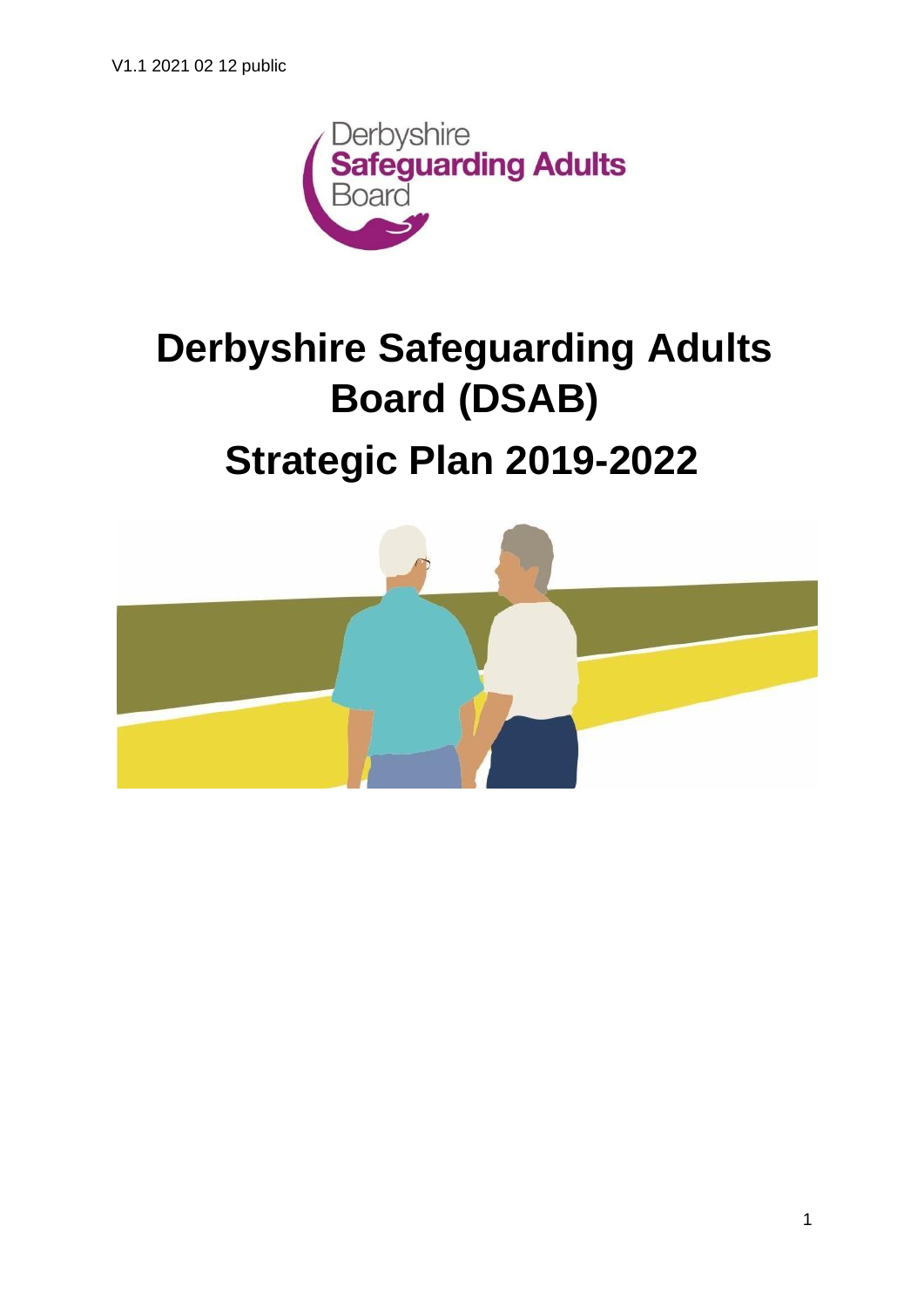## **Who are we?**

The Derbyshire Safeguarding Adults Board (DSAB) is a multi-agency strategic partnership, which ensures and oversees the effectiveness of arrangements made by individual agencies to safeguard adults who have care and support needs or are experiencing, or at risk of experiencing, abuse or neglect.

The DSAB is made up of key statutory and voluntary agencies in Derbyshire. There are three statutory partners to the DSAB;

- Derbyshire County Council Adult Care
- Derby and Derbyshire Clinical Commissioning Group
- Derbyshire Constabulary

A fill list of current DSAB partners can be found here: <https://www.derbyshiresab.org.uk/about-us/membership.aspx>

The Chair of the DSAB is independent of all partners.

The Board has a dedicated Project Manager and business services support.

There is an expectation that Board members and partner organisations are held to account through the Board.

#### **What do we do?**

The work of safeguarding adults boards (SABs) is now directed by legislation, namely The [Care Act 2014.](https://www.gov.uk/government/publications/care-act-statutory-guidance/care-and-support-statutory-guidance) The Act states that SABs must assure themselves that local safeguarding arrangements and partners are protecting adults in its area who:

- Have needs for care and support (whether or not the local authority is meeting any of those needs) and;
- Are experiencing, or at risk of, abuse or neglect; and
- As a result of those care and support needs are unable to protect themselves from either the risk of, or experience of abuse or neglect.

# **Safeguarding Adults Boards have the following core functions;**

- To publish an Annual Report detailing the activity of the Board over the previous year.
- To have in place a Strategic Plan
- To carry out Safeguarding Adults Reviews in accordance with Section 44 of the Care Act and share the learning widely.

The DSAB also has a wider remit with both a preventative and development focus on safeguarding adults.

- To work together to oversee, monitor and coordinate systems and services in their duties of prevention of harm and protection of adults with care and support needs
- To develop multi-agency safeguarding adults policies and procedures and monitor their implementation
- To provide multi-agency training in relation to safeguarding adults and be assured that staff in organisations access high quality training relevant to their role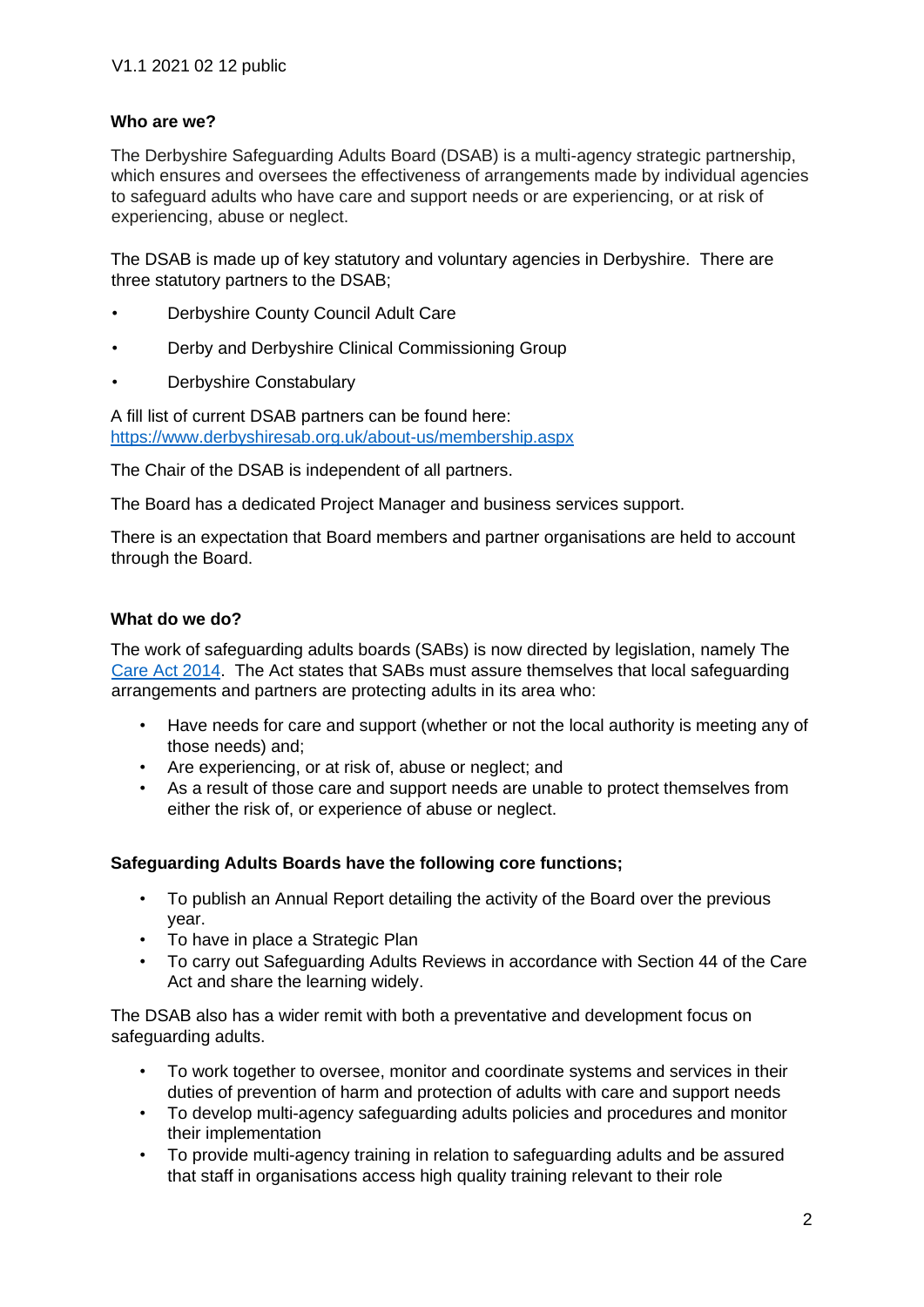- To oversee the continued development of services to empower and support people in Derbyshire to make their own choices and that any interventions are proportionate and the least intrusive response to the risk presented.
- To identify and highlight good practice and learning
- To raise awareness of safeguarding to the general public to create a safer community.
- To be accountable and transparent to professionals and the public by making the function and work of the Board accessible to all.
- To respectfully challenge each other to provide assurance around performance with regards to safeguarding adults with care and support needs.

## **The six principles of Safeguarding Adults are set out in the Care Act 2014 and each hold equal importance in the effective safeguarding of adults.**

| <b>Empowerment</b>     | People should be supported and encouraged to make their own<br>decisions and informed consent                                                                    |
|------------------------|------------------------------------------------------------------------------------------------------------------------------------------------------------------|
| <b>Protection</b>      | Support and representation for those in greatest need                                                                                                            |
| <b>Prevention</b>      | It is better to take action before harm occurs                                                                                                                   |
| <b>Proportionality</b> | The least intrusive response to the risk presented                                                                                                               |
| <b>Partnership</b>     | Local solutions through services working with their communities.<br>Communities have a part to play in preventing, detecting and<br>reporting neglect and abuse. |
| <b>Accountability</b>  | Accountability and transparency in safeguarding practice.                                                                                                        |

The DSAB Strategic Plan 2019-2022 sets out the direction of the DSAB for the next three years.

More detailed information around how this will be achieved is included in the composite DSAB Business Plan which will be reviewed annually. The effectiveness of the DSAB will be reviewed and reflected upon in our annual report.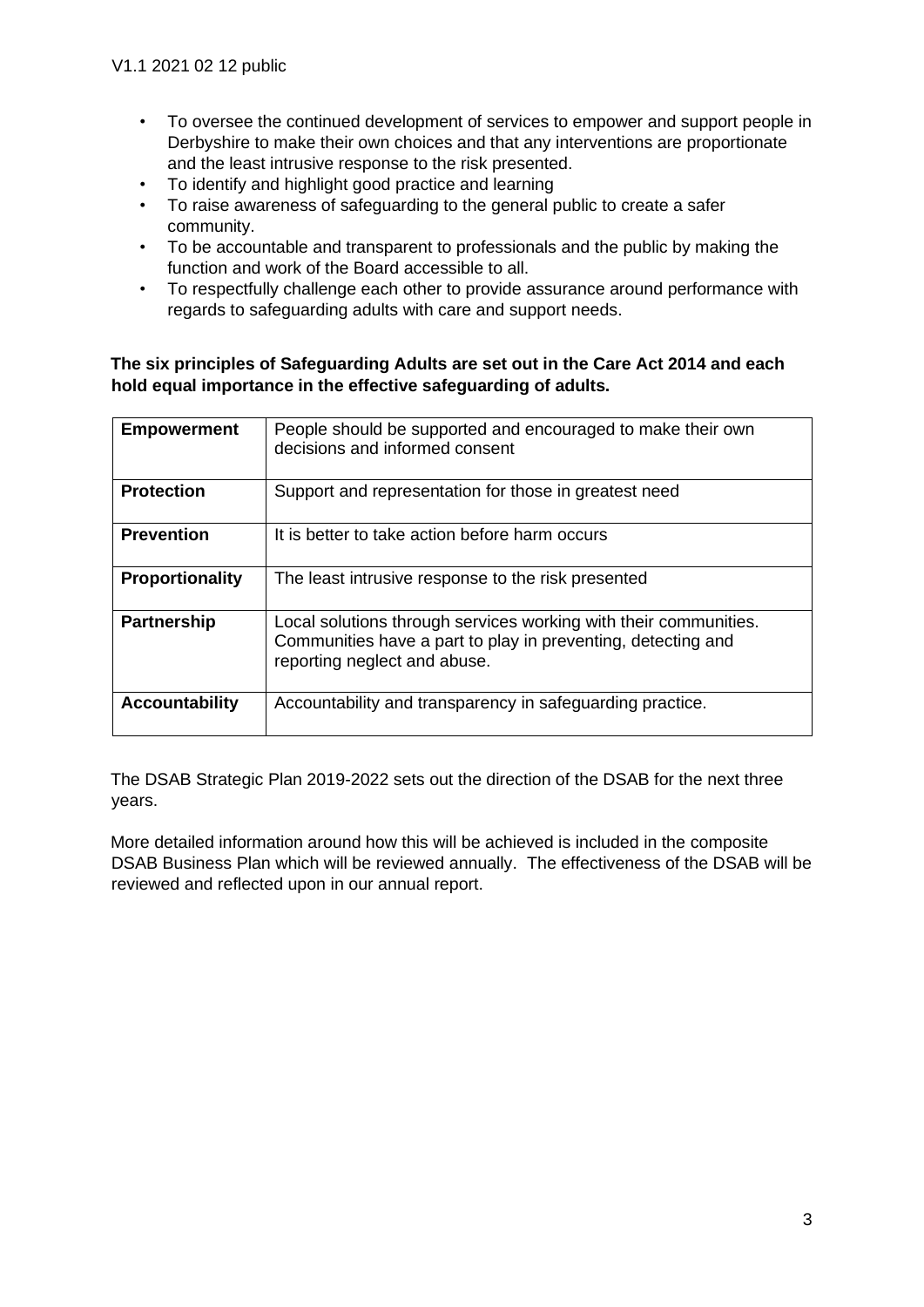# **The Vision of the DSAB:**



*Our vision for people in Derbyshire also includes Derbyshire adults placed or living out of county and our cross-border responsibilities in line with our policies and procedures.* 

To achieve this vision, we need to;

- put the individual and their support network (friends, family and advocates) at the centre of everything we do during the safeguarding process
- raise awareness about recognising and reporting abuse with both the public and professionals to promote the safeguarding adults agenda.
- develop preventative strategies to reduce the abuse and neglect of adults in Derbyshire.
- ensure that safeguarding adults is a shared responsibility of all organisations and agencies as multi-agency working is essential to effectively safeguard adults.
- continue to learn and improve the way we work with adults who have care and support needs and monitor the implementation of change.
- establish ways to collect, analyse and interpret data in relation to adult safeguarding in Derbyshire to increase the understanding of local safeguarding issues.
- have arrangements in place for self-audit and performance monitoring.
- develop and review multi agency policies and procedures in relation to safeguarding adults.

#### **Our Strategic Aims**

The DSAB has three key strategic aims for 2019-2022 in line with our vision and values.

• **Making Safeguarding Personal (MSP)** 



We must put the adult at the centre of everything we do. The focus should always be on listening, engaging and understanding what the adult wants to achieve and agreeing, negotiating and recording their desired outcomes, working with them to see how these can be realised and asking throughout and at the end of the process whether their expectations have been met.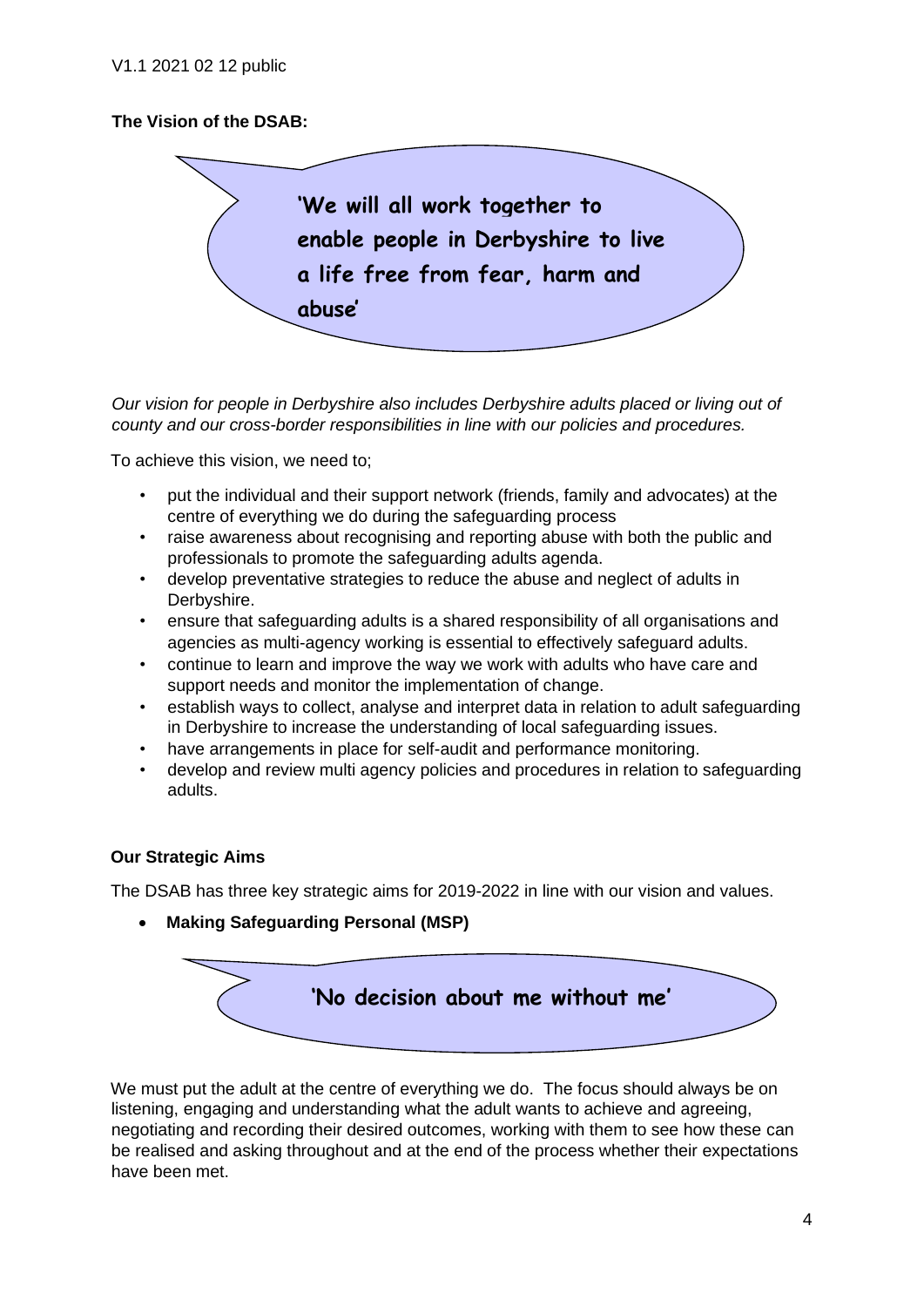Consultation with advocates, whether they are formal or informal is vital when an adult lacks capacity in order to still achieve MSP.

The DSAB will work to ensure all DSAB partners embed MSP into practice in a meaningful way and that the voice of people at risk of abuse and neglect influences practice in Derbyshire.



It is important that both the public and professionals have access to clear information in a variety of mediums about abuse, neglect and safeguarding so that everyone understands how to recognise and report abuse and seek help. The DSAB will have a clear prevention strategy in place to demonstrate the work being undertaken and how success will be measured.

• **Quality Assurance**



The DSAB will develop and implement systems to assure itself that all partners have robust processes and arrangements in place to safeguard adults at risk in Derbyshire

We will seek assurance that the Board continues to be effective and is compliant with relevant legislation and best practice guidelines.

# **Governance**

The DSAB will develop its governance framework in line with Sub-Groups and Task and Finish groups, holding these groups to account for the development of work plans aligned to the DSAB Business Plan and taking account of the overarching strategic aims and objectives. This will give assurance and take note of any ongoing risk assessment.

The DSAB currently has in place seven sub-groups. Each group meets quarterly to support the Board in embedding its strategic plan and objectives. Each sub-group has a specific business plan relating to the three strategic priorities of MSP, Prevention and Quality Assurance and will report on progress at Board meetings via the sub-group chairs.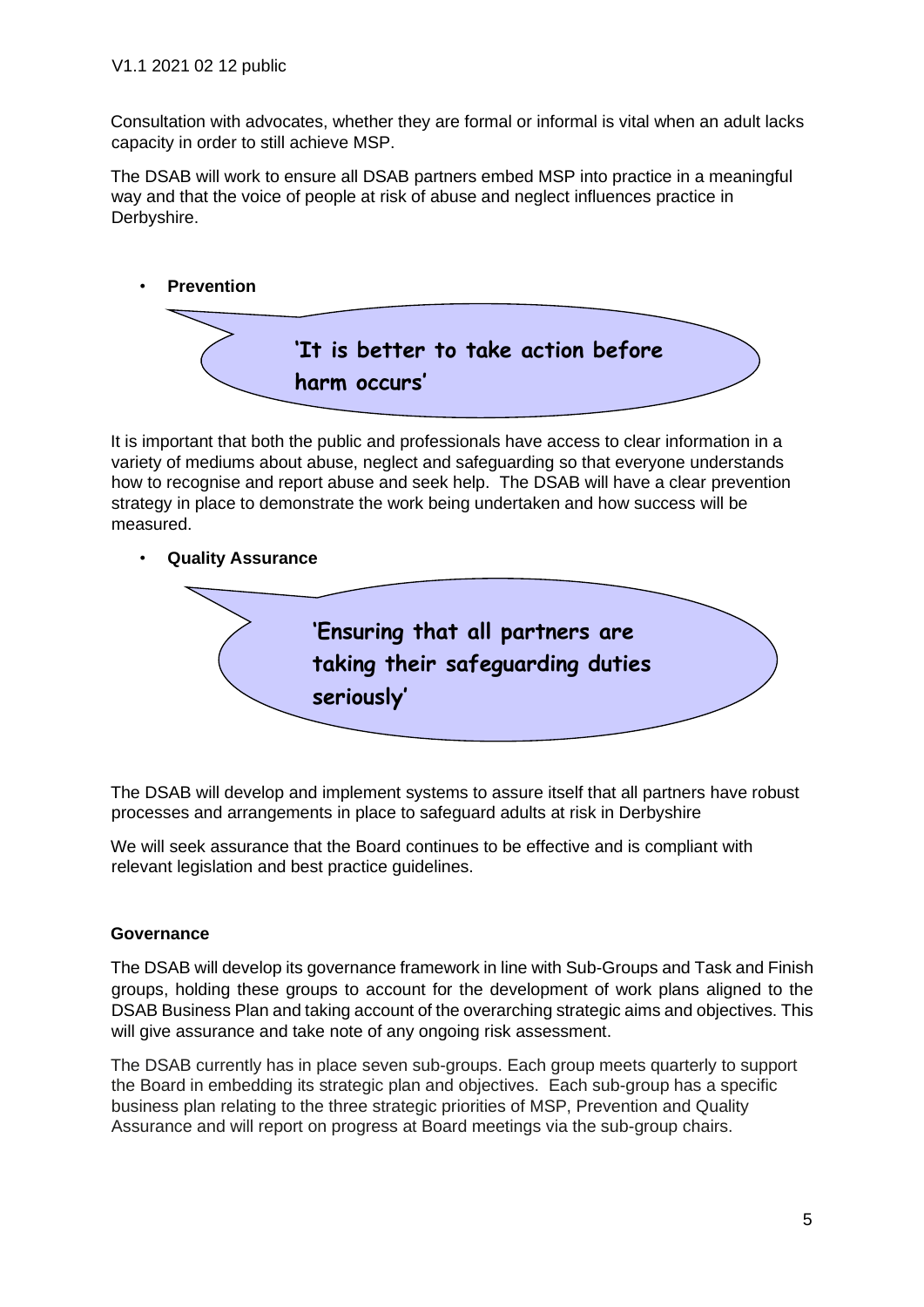In July 2020 a new Policy and Procedures sub group commenced to allow for better and more timely multi agency scrutiny of SAB Policies, procedures and practice guidance.

There is also two long term DSAB working groups which focus on specific areas of safeguarding work.

- Vulnerable Adult Risk Management (VARM) Working Group
- Financial Abuse Working Group

This Strategic Plan and Annual Report is shared with the Derbyshire Health and Wellbeing Board and the Overview and Scrutiny Committee of Derbyshire County Council on a voluntary basis as the local authority has lead responsibilities for adult safeguarding across the County. There is also strong links in place with other partnership groups including the Derby and Derbyshire Safeguarding Children Partnership (DDSCP).

\*indicates a joint sub-group with Derby SAB



# **Equality and Diversity**

The DSAB is committed to embedding the core values of equality and diversity in all safeguarding adults work. The following equality and diversity vision statement has been adopted by both the Derbyshire and Derby City Safeguarding Adults Boards**.**